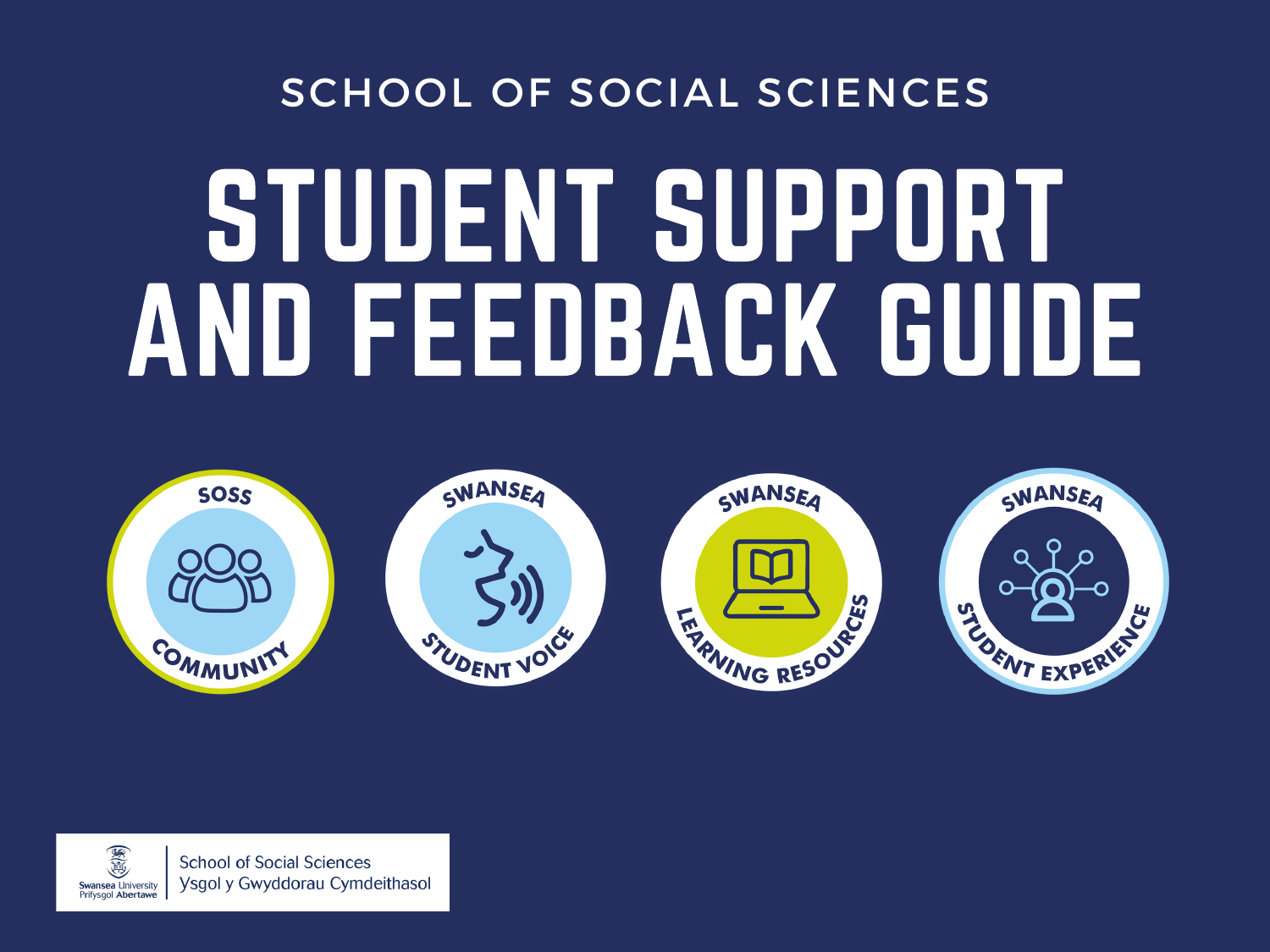## SUPPORT AND ADVICE SCHOOL OF SOCIAL SCIENCES

## **SCHOOL TEAMS**

## **STUDENT INFORMATION AND SUPPORT**

Your first point of contact in the School for questions regarding your studies - including programme transfers, module changes and suspension of studies. The team are also here to provide frontline pastoral and welfare support in-person or online.

s[tudentsupport-socialsciences@swansea.ac.uk](mailto:studentsupport-socialsciences@swansea.ac.uk)



## **EXTENUATING CIRCUMSTANCES**

Any queries for extenuating circumstances applications i.e., exam deferrals or coursework extensions.

[extenuating-socialsciences@swansea.ac.uk](mailto:extenuating-socialsciences@swansea.ac.uk)



## **STUDENT EXPERIENCE AND ENGAGEMENT**

Support regarding the Student Reps system, feedback and engagement, societies, community and events.

#### **ASSESSMENT AND AWARDS**

Queries about assessment timetables, exams, continuous assessment, assessment and awards regulations and appeals.

#### [assessment-socialsciences@swansea.ac.uk](mailto:assessment-socialsciences@swansea.ac.uk)



## **EMPLOYABILITY**

The Employability Team can help you find part-time or graduate roles, develop your skills, show you how to grab opportunities, plan your career goals... and more!

[employability-socialsciences@swansea.ac.uk](mailto:employability-socialsciences@swansea.ac.uk) [Employability](https://canvas.swansea.ac.uk/courses/34403) Canvas Hub



#### **STUDY ABROAD**

Contact the School Study Abroad Team regarding any potential study abroad opportunities there may be as part of your programme.

#### [studyabroad-socialsciences@swansea.ac.uk](mailto:studyabroad-socialsciences@swansea.ac.uk)

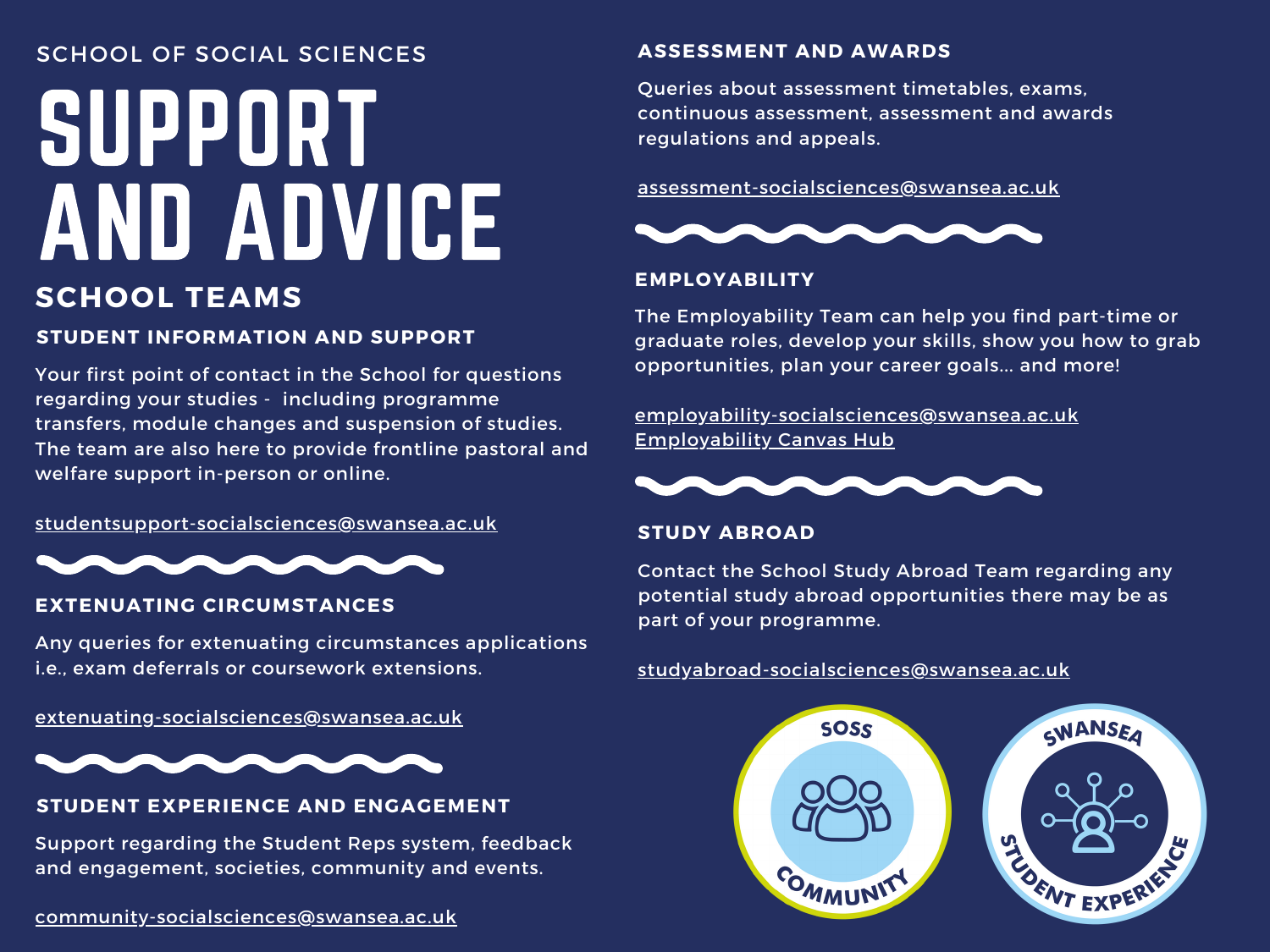## SUPPORT AND ADVICE SCHOOL OF SOCIAL SCIENCES

## **ACADEMIC SUPPORT**

## **ACADEMIC STAFF OFFICE HOURS**

A chance to meet one-to-one or in a small group with your Module Coordinators to ask questions about module content or to ask for feedback.



## **ACADEMIC MENTOR**

Meet with your mentor throughout the year through compulsory individual and group sessions. They are there to provide support and encouragement to achieve your academic potential. Find out who your mentor is via your [Intranet](https://intranet.swan.ac.uk/) record.



## **SUPPORT FOR NON-NATIVE ENGLISH SPEAKERS**

The [Centre](https://myuni.swansea.ac.uk/academic-success/english-language-support/) for Academic Success, English Language Support [webpages](https://myuni.swansea.ac.uk/academic-success/english-language-support/) contain a range of courses; they also offer bookable online 1-2-1 Zoom [appointments](https://outlook.office365.com/owa/calendar/CentreforAcademicSuccess1@SwanseaUniversity.onmicrosoft.com/bookings/s/-07-eJq5ZEeT_weQfkGQ-Q2) for writing.



## **ONLINE AND REMOTE-WORKING**

Remote [Learning](https://myuni.swansea.ac.uk/academic-life/remote-learning-guide/) Guide - A comprehensive resource with advice on using Zoom, practical tips for learning online, a help section on home WiFi and Broadband connection, and more.

## **SUPPORT FOR WRITING, RESEARCH AND REFERENCING**

- Online resources and Subject Librarian support via **[LibGuides](https://libguides.swansea.ac.uk/sb.php?subject_id=133277)**.
- **Avoiding Academic [Misconduct](https://myuni.swansea.ac.uk/academic-life/academic-misconduct/)** [webpage](https://myuni.swansea.ac.uk/academic-life/academic-misconduct/) with all University resources related to referencing guidance and academic misconduct/integrity.
- **[Assignment](https://libguides.swansea.ac.uk/ChildhoodStudies/ASK) Survival Kit Tool** Type in your assignment due date and get a timeline and specific guidance to help you get through each step of your assignment and submit on time.
- **Centre for Academic Success** writing for assignments resources and bookable 1-2-1 [appointments.](https://myuni.swansea.ac.uk/academic-success/writing-for-assignments/)



## **MATHS AND STATISTICS SUPPORT**

The Centre for Academic Success, Maths and Statistics webpages contain a range of [workshops](https://myuni.swansea.ac.uk/academic-success/maths-and-stats/) and online resources. They also offer bookable online 1-2-1 Zoom [appointments](https://outlook.office365.com/owa/calendar/CentreforAcademicSuccess1@SwanseaUniversity.onmicrosoft.com/bookings/s/wKMJxBoTRECmr5VQwmeQ6Q2) to help with various maths and statistics topics.



## **EXAM AND ASSIGNMENT FEEDBACK AND PAST/SAMPLE EXAM PAPERS**

Your Module Coordinators will release feedback on assignments and exams as well as past or sample exam papers via your module [Canvas](https://canvas.swansea.ac.uk/) course pages.



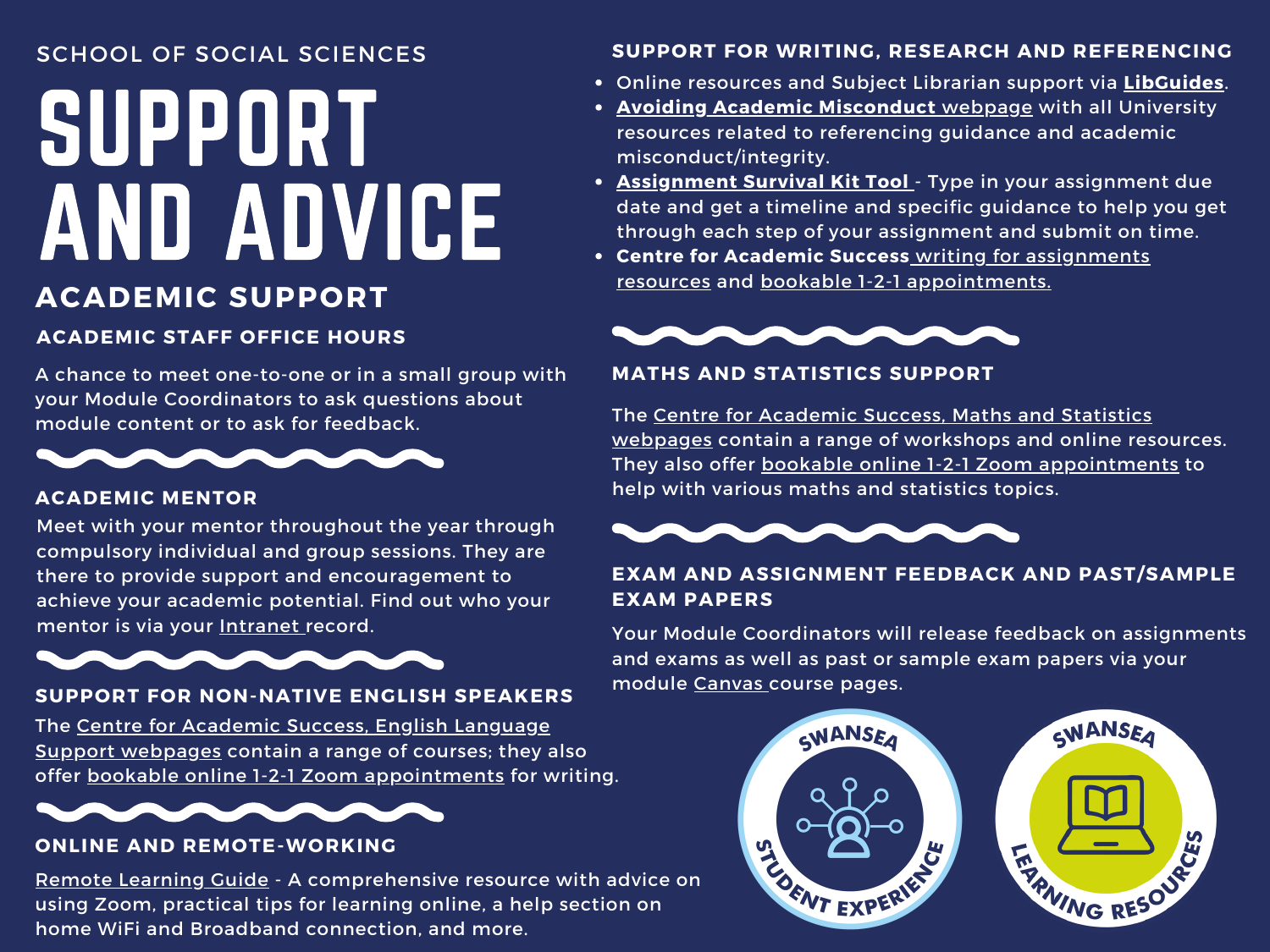# SUPPORT AND ADVICE

## **UNIVERSITY SERVICES**

See the **Support and [Wellbeing](https://myuni.swansea.ac.uk/support-wellbeing/) webpage** for a full list of services with specific services detailed below.

## **MYUNI HUB | MYUNI SUPPORT**

**MyUni Hub** - University-level administration e.g., enrolment, withdrawal, transcripts and council tax. <https://myuni.swansea.ac.uk/myunihub/>

**MyUni Support** - COVID-19 related support and advice. <https://myuni.swansea.ac.uk/myunisupport/>



## **MONEY@CAMPUS LIFE**

Financial advice and support e.g., Student Finance and financial hardship.

<https://myuni.swansea.ac.uk/finance/money-campuslife/>



## **IT CUSTOMER SERVICE SUPPORT**

Support with various IT topics such as device and software troubleshooting and installation, University WiFi, account and password queries and printing, copying and scanning. <https://www.swansea.ac.uk/it-services/help>

## **INTERNATIONAL@CAMPUS LIFE**

International student non-academic support and advice e.g., visas, international community, immigration and travel. <https://myuni.swansea.ac.uk/international/international-campuslife/>



## **STUDENT'S UNION SUPPORT AND ADVICE CENTRE**

Independent, impartial and confidential advice and representation for a number of legal issues and personal matters, across money, welfare, academic and housing. [https://www.swansea-union.co.uk/support/advice\\_support\\_centre/](https://www.swansea-union.co.uk/support/advice_support_centre/)



## **PERSONAL AND WELLBEING SUPPORT SERVICES**

- **[Getting](https://myuni.swansea.ac.uk/student-support-services/help-in-a-crisis/) Help in a Crisis**
- [Disabilities](https://myuni.swansea.ac.uk/student-support-services/disabilities-and-long-term-conditions/) and Long-Term Conditions
- **Specific Learning [Difficulties](https://myuni.swansea.ac.uk/student-support-services/specific-learning-difficulties/)**
- Autistic Spectrum [Conditions](https://myuni.swansea.ac.uk/student-support-services/autistic-spectrum-conditions/)
- Mental Health [Support](https://myuni.swansea.ac.uk/student-support-services/mental-health-support/)
- [Emotional](https://myuni.swansea.ac.uk/student-support-services/emotional-support/) Support
- [Faith@CampusLife](https://myuni.swansea.ac.uk/support-wellbeing/faith/)
- **[Student](https://myuni.swansea.ac.uk/welfare/student-health/) Health**
- [Welfare@CampusLife](https://myuni.swansea.ac.uk/welfare/)



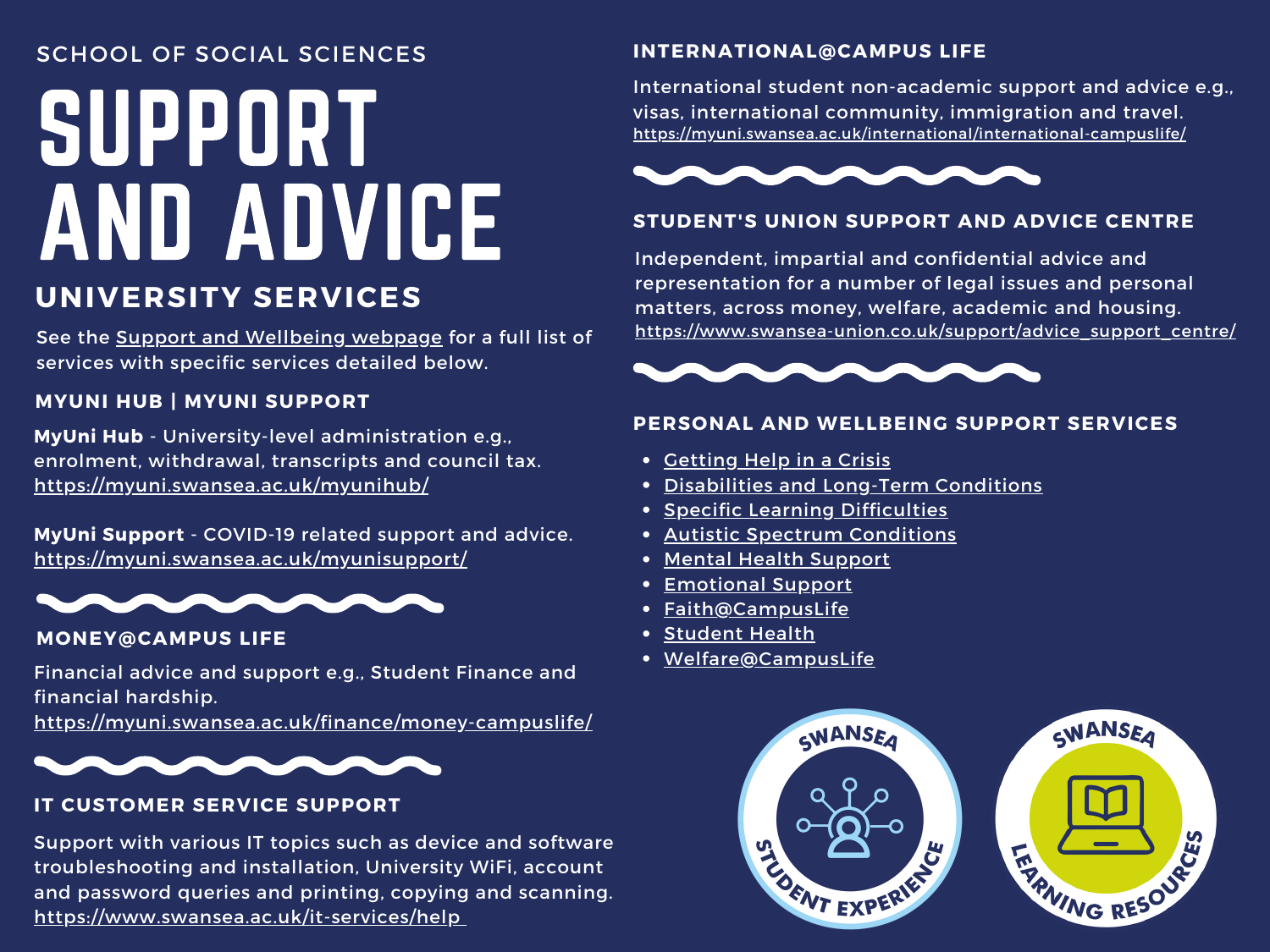# MODULE<sup>1</sup> FEEDBACK PROCESS

## EXAMPLE MODULE-LEVEL TOPICS:

- Canvas module course content
- Teaching content
- Lecture recordings
- Specific coursework assignments or exams





Students are advised to go directly, or via their [Subject](https://swanseauniversity.sharepoint.com/:x:/s/FHSSEducationandStudentExperience-UsrGrp/EbsQPlRV67xMsI2SGQ9tsv8B2QKGLxbS1BEKU_iGYJFzNA?e=svLCz3) Rep, to their Module Coordinator (MC) as early as possible with any feedback.



At that point, the MC or Subject Rep might refer the student back to another team or feedback mechanism as appropriate. Hopefully, most feedback can be worked on at this level.



**03**

Department Student Engagement Partner

IT Services Student Support Team Mid or End-Of-Module Feedback

> If needed, the student and/or [Subject](https://swanseauniversity.sharepoint.com/:x:/s/FHSSEducationandStudentExperience-UsrGrp/EbsQPlRV67xMsI2SGQ9tsv8B2QKGLxbS1BEKU_iGYJFzNA?e=svLCz3) Rep/s can contact their [Department](https://swanseauniversity.sharepoint.com/:x:/s/FHSSEducationandStudentExperience-UsrGrp/EbsQPlRV67xMsI2SGQ9tsv8B2QKGLxbS1BEKU_iGYJFzNA?e=8RdVQn) Student [Engagement](https://canvas.swansea.ac.uk/courses/34518/pages/student-voice) Partner for guidance.



At any point, the following staff can be contacted for advice:

- **School Student Eng[agement](mailto:wayne.thomas@swansea.ac.uk) Partner Dr Wayne** Thomas
- Student Experience and [Engagement](mailto:community-socialsciences@swansea.ac.uk) Officers  $\bullet$
- [Student's](mailto:student.voice@swansea-union.co.uk) Union Student Voice Team  $\bullet$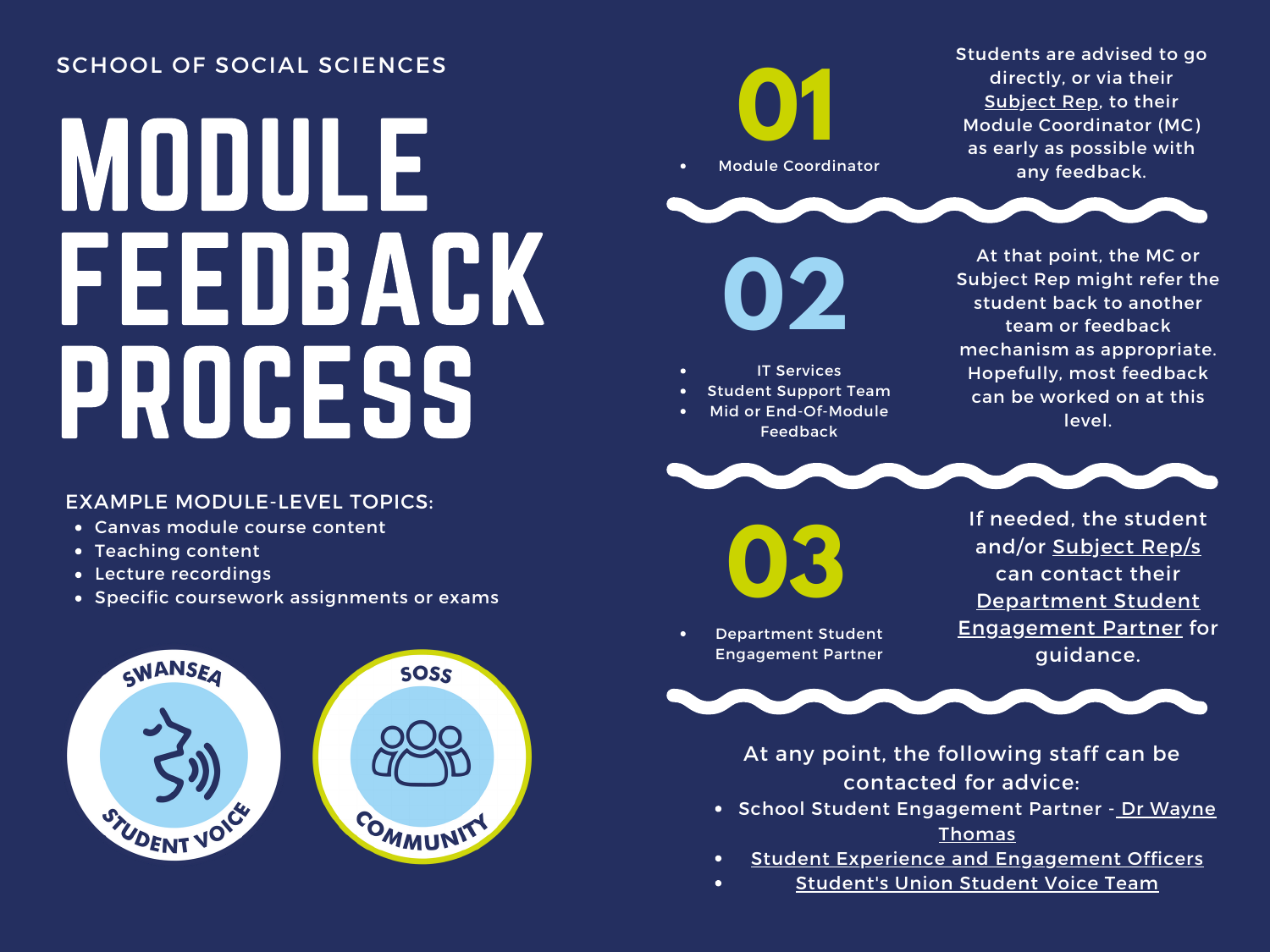# PROGRAMME OR SCHOOL FEEDBACK PROCESS

## EXAMPLE PROGRAMME OR SCHOOL-LEVEL TOPICS:

- Programme structure
- Programme assignment timetable
- School late submission policy





[Student's](mailto:student.voice@swansea-union.co.uk) Union Student Voice Team